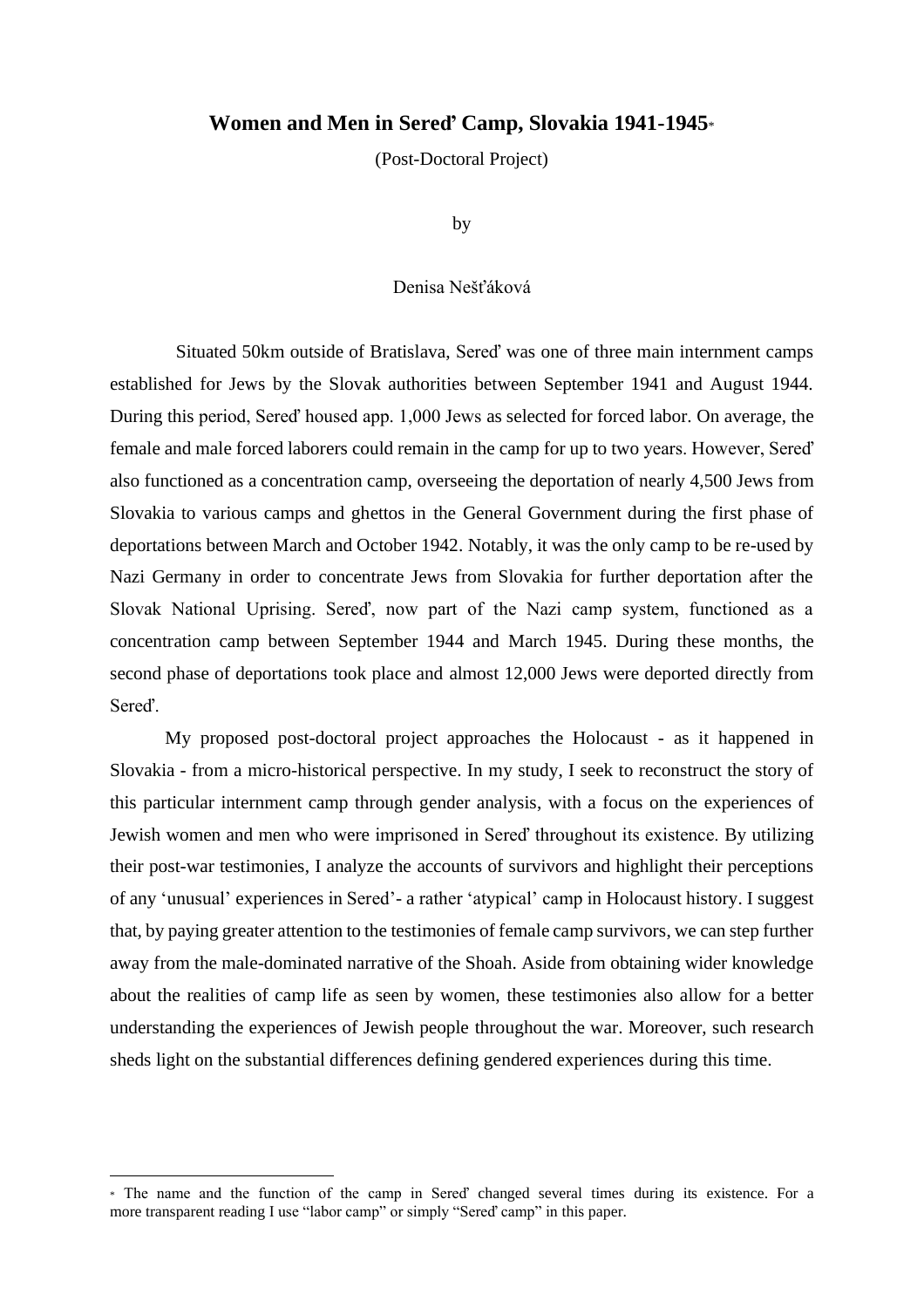The lives of Jewish women and men in countries which became allies of Nazi Germany, such as Slovakia, changed dramatically, in many aspects. While Slovak authorities deported most of their local Jewish women and men from Slovakia, some were forced to work in the countries' labor camps. For those who were imprisoned in the Sereď camp, the inmates lived under extreme, but somewhat endurable conditions. Statements provided by former inmates confirm this as they describe daily life in Sereď, its facilities, food rations, and camp guards, etc. In comparison to experiences in other concentration camps, such as Auschwitz-Birkenau, to which many inmates of Sereď were eventually deported, Sereď was indeed a camp with relatively bearable conditions. Nevertheless, it was still a forced labor camp with a prison-like regime, where inmates experienced humiliation, malnutrition, violence, sexual abuse, and witnessed deportations and death. Although internment in Sereď had disrupted some of the prewar gender structures, many women and men continued to fulfill their pre-war gender roles. At the same time, many prisoners were stripped of some of their pre-war gendered statuses and burdened by new and unfamiliar responsibilities. Thus, in this study, I illustrate some of the particularities of experiences of women and men during their time in Sereď. Furthermore, I offer a detailed analysis of the more significant aspects of camp life, which are often repeated or emphasized in the testimonies of former inmates. I will also pay attention to the aspects relating to both the public sphere and private lives of prisoners.

The main question of my project is: how was life for the women and men detained in Sereď? This question requires a closer look at the inner structure of the camp, and within my analysis asks: Was there any communitarian life, or was it unitary? Were the inmates of the camp equal partners? I am curious to investigate how the pre-war gender roles of women and men changed, shifted, or were preserved due to the extreme conditions of Sereď, which we know was not such an 'atypical' camp in the Nazi framework. By applying this method of research, I hope to find answers to certain questions that we do not normally ask in the context of ghettos, extermination or concentration camps led by Nazi Germany. This enables greater understanding of the experiences of thousands, maybe hundreds of thousands, Jewish men and women and their particular experiences in more 'unusual' spaces of internment during the Holocaust. And thus, we can better understand the nuances of the history of the Shoah more broadly.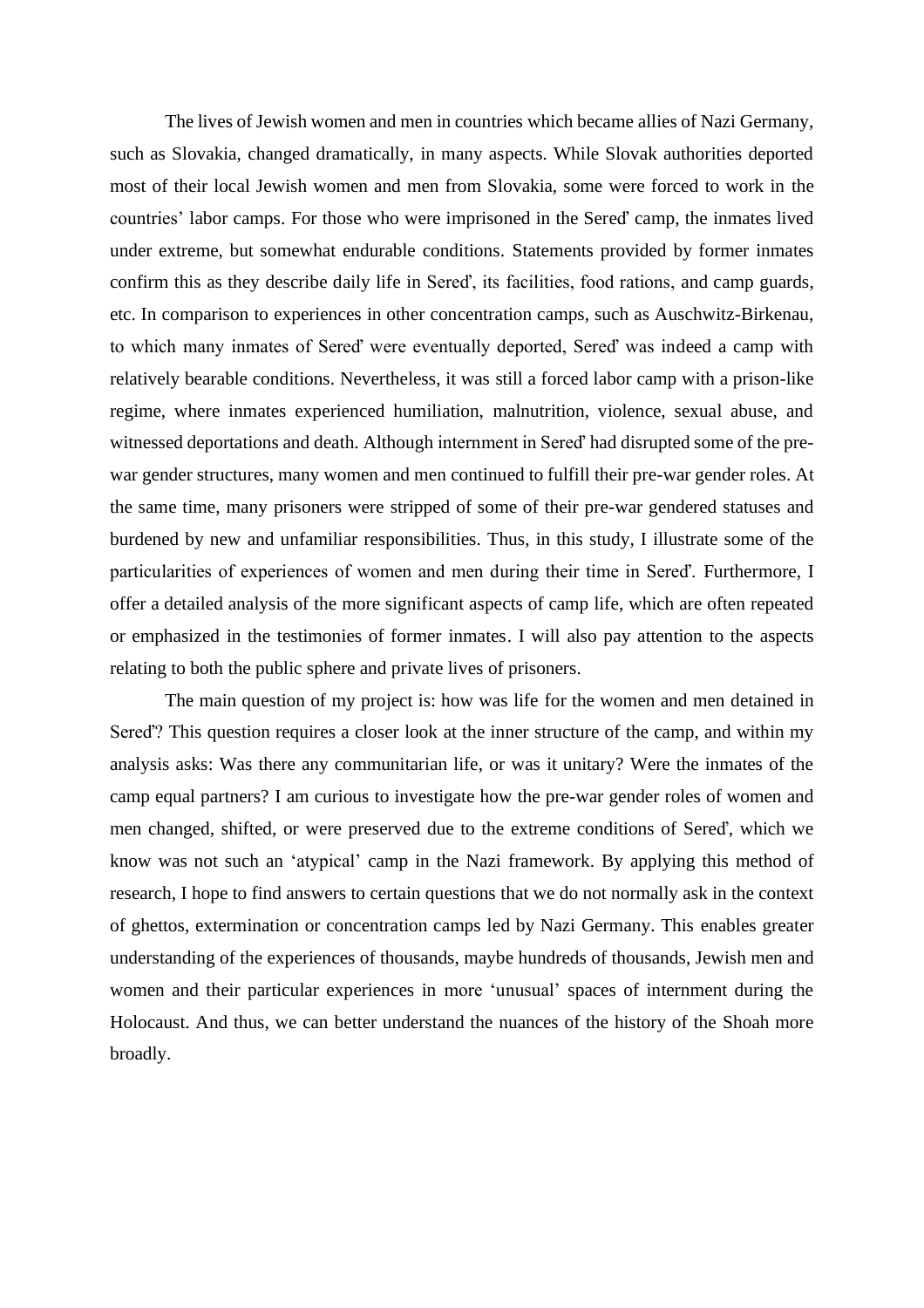## **Slovak camps in historiography**

Among the many factors which have contributed to a lack of knowledge about the labor camps in Slovakia is the restriction, or almost non-existing access to archives prior to 1989. Arguably, this has hindered research on the Holocaust in Slovakia as a rule. Once historical and state archives in Czechoslovakia (later Czech Republic and Slovakia) became more widely accessible, a number of scholars began investigating the topic. The most crucial work *Po stopách tragédie* (On the Trail of Tragedy) was published by Ivan Kamenec in 1992. His study mentioned the labor camps for Jews in Slovakia but did not elaborate on this topic in depth. In 2004, part of a collection of eight volumes of documents entitled *Holokaust na Slovensku* (The Holocaust in Slovakia) was published, the fifth edition of which presented documents related to the Jewish labor centers and camps in Slovakia. As the collection presents these documents without further commentary, it fails to provide a deeper description or analysis of their significance, nor pay attention to the experiences of those who were affected. Later, a significant work on labor camps entitled *Pracovný* a *koncentračný tábor* v *Seredi* (The labor and concentration camp in Sereď) was published by Ján Hlavinka and Eduard Nižňanský in 2009. Year later, these two authors, along with Radoslav Ragač, developed the topic further and shed light on the final period of existence of the Sereď camp in a shared article. Although these works have enabled further research, they have also used a particularly rigid approach to the topic of camps, which tends to prioritize the sources of perpetrators, and neglect the sources of the survivors and victims. In my own study, then, I aim to fill this gap in current research on Sereď.

Some of the crucial works published in English relating to the Holocaust in Slovakia, such as those Jehuda Bauer's *Jews for Sale?* and Gila Fatran's *The Working Group*, also mention the topic of labor camps, yet, camps in Slovakia are not the primary focus of these works. The issue of Slovak labor camps for Jews, being used as a key tool of practical anti-Semitic policies in Slovakia, has not appeared as a main topic in any English-language publication. As a result, it leaves little room for discussion of the system of labor camps and centers in Slovakia during World War II. Even the outstanding work, *Der Ort des Terrors*, on the history of Nazi concentration camps has absolutely no mention of Sereď. Until 2018, the *Encyclopaedia of Camps and Ghettos 1933–1945* had Sereď Camp only in its index, but there is no information about the camp itself. Despite this, however; the page related to Sereď describes Theresienstadt with the information that in December 1944 four transports holding 1,400 Slovak Jews were sent there from the Sereď camp, which is of use to the overall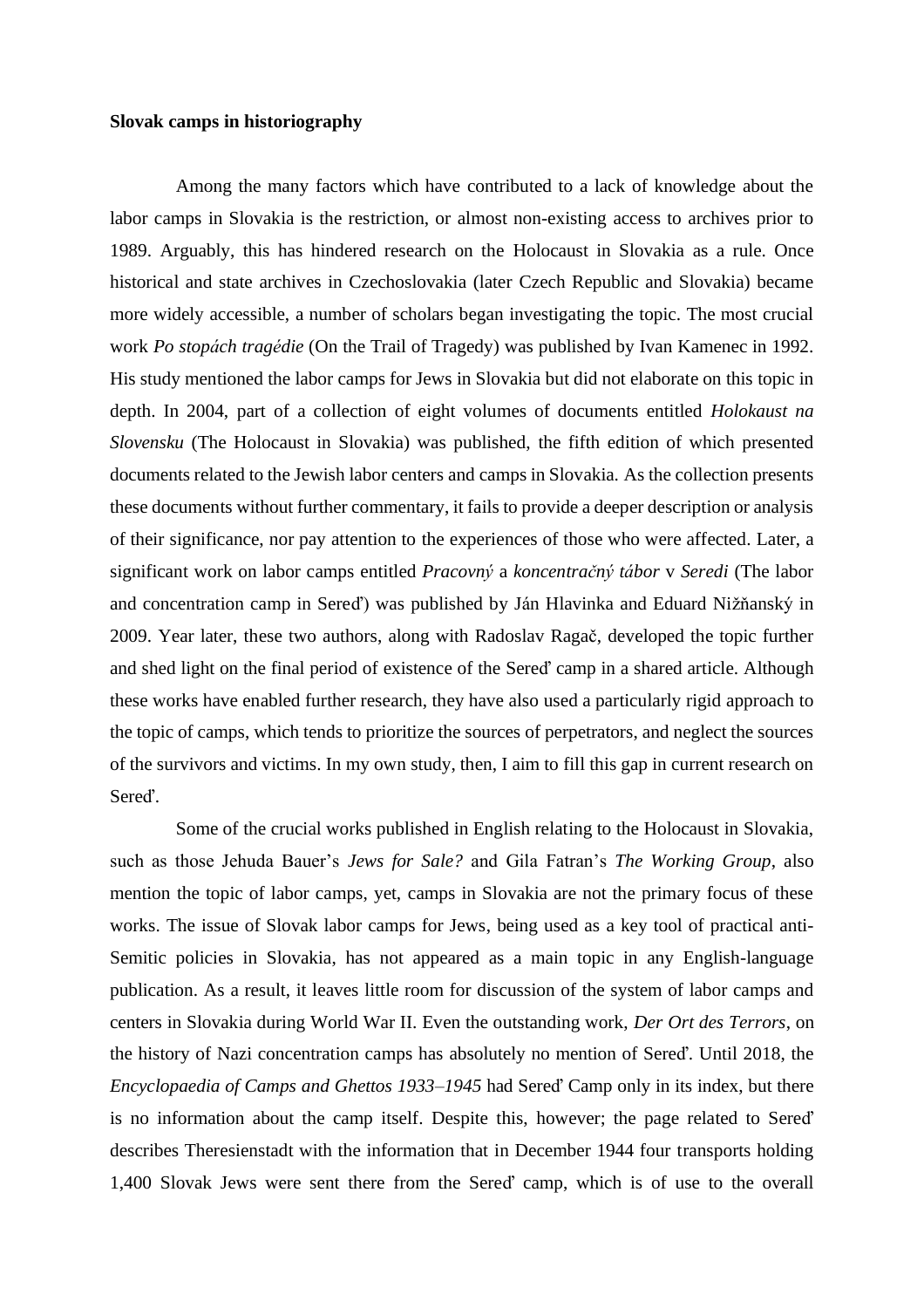historiography of my study. Indeed, only the third volume of the *Encyclopaedia of Camps and Ghettos 1933–1945* contained any detailed description of the Sereď camp.

I believe that the absence of Sereď from such comprehensive Holocaust historiographies has occurred for several reasons: Sereď was administrated by local Slovak authorities, and thus did not belong to Nazi camp system until September 1944; comparatively small size of the camp and its relatively bearable living conditions in contrast to other, better known camps such as Auschwitz- Birkenau; scattered archival sources in numerous different languages. Also known as the final period of the Holocaust in general, the period in which the camp became part of the system of Nazi camps (between September 1944 until March 1945) has also been neglected within historiographic accounts. Certainly, the lack of attention paid to Slovak camps cannot be explained by a lack of original source materials. Most of the investigated documents and testimonies are publicly available in several archives, such as the Slovak National Archive in Bratislava, the archive of United States Holocaust Memorial Museum in Washington DC, the National Archives in Kew, or the Archives of Yad Vashem in Jerusalem.

Considering this absence, my project aims to compensate for the lack of research on wartime Slovakia published in English. It also offers a concise introduction of the creation of the Slovak republic within the international socio-political changes, as well as the conditions of the Jewish community and the anti-Semitic laws in Slovakia in order to contextualize the establishment of the creation of system of labor camps for Jews in Slovakia.

# **Unreliable sources?**

It has become apparent that the majority of the testimonies and memoirs related to Sereď camp have not been systematically examined. Thus, the core part of the sources used here are based on post-war testimonies from various archival collections of people who experienced Sereď camp as inmates, which can rarely be found in official documents pertaining to the camp's existence. Furthermore, Jewish voices were not included in the creation of the Slovak post-war narrative, as fashioned by both politicians and previous scholars. This project, then, makes a point to include the stories of Jewish women and men who were imprisoned in Sereď, ranging from the inmates who initially arrived there in autumn 1941, to the period in which the very last person was deported in March 1945. Regardless of the limitations of any type of source, including the testimonies of Holocaust survivors, these documents can tell us more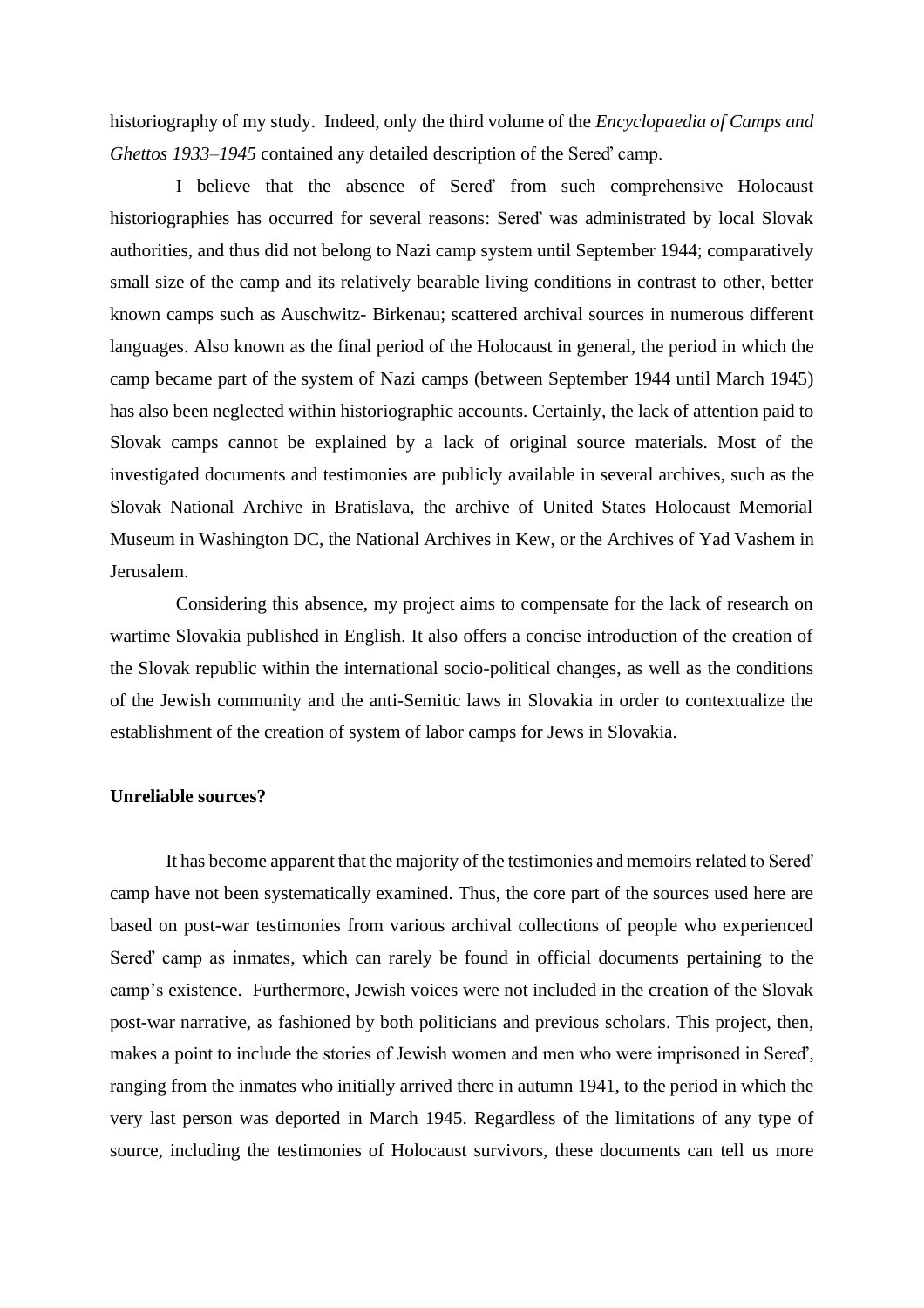about the experiences of both women and men. Such testimonies do not only offer a different perspective, but can also uncover realities of which many others could not or did not speak.

If properly contextualized, I consider testimonies to be a relevant and reliable historical source for researching daily life in the camp, important events and how the inmates of camps reacted and adjusted to the ongoing various forms of persecution. Thus, the main arguments of the study are illustrated with the testimonies of significant number of persons who were interned in camp Sereď between the years of 1941 and 1945. These testimonies are part of the collections of Oral History Project of Foundation of Milan Šimečka (NMŠ), Yad Vashem Archives (YVA), United States Holocaust Memorial and Museum (USHMM), the Visual History Archive of the USC Shoah Foundation (VHA), and several other smaller Slovak and Czech NGOs (among many Post Bellum, Edah, etc.). Most of the interviews with these survivors were conducted in the 1990s and later. However, I am also analyzing the earlier testimonies of survivors which were given shortly after the end of the war. My preliminary research has showed that there was no homogenous shared experience; it varied due to many aspects such as social class, age, date of arrival, pre-war occupation, and most importantly gender. Thus, I am trying to generalize information from various sources – mainly the testimonies which disclose characteristic responses – which can also be found in and corroborated with other prisoner accounts. I hope that this will portray a series of typical perceptions which, at the same time, shed light on the wide range of experiences of Sered' prisoners. It is important to add that many of these survivors were young adults, teenagers and children when they experienced Sereď. Although their memory of the camp is mediated by their age, these testimonies also reflect on their experiences as adults, as well as the roles and actions of older inmates in the camp. Over the time, they were able to better understand what happened in Sereď, or they have created an interpretation of what they went through.

To frame and contextualize the testimonies of Holocaust survivors, I also cite authentic documents of the contemporary Slovak authorities such as the Ministry of Interior, and official documents and correspondence of the Jewish Center, a Slovak version of the Jewish Council, which are part of archival collections of the State Archive of Bratislava, Slovak National Archive, Yad Vashem Archives, Moreshet Archive and USHMM. Official documents of Slovak authorities present the basis for understanding the function and purpose of the labor camps, while the practical steps carried out by the Jewish Centre recorded its forced cooperation in carrying out the anti-Semitic policies of the Slovak authorities and the Nazi regime. Accordingly, I also examine official documents and correspondence of the Jewish Centre, as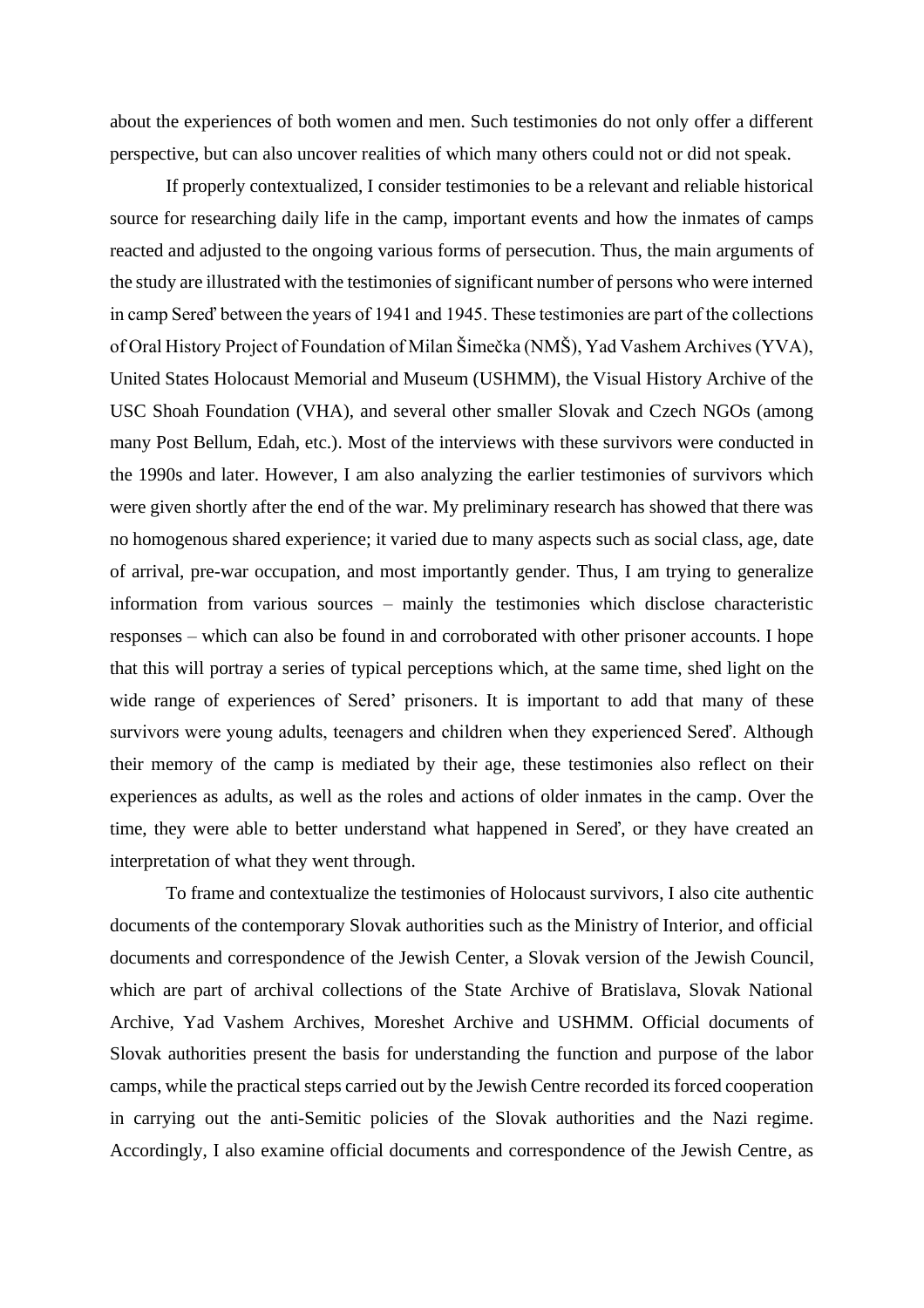well as their official wartime newspaper publication. Furthermore, my project also includes testimonies which were part of the perpetrator war trials in the late 1940s and 1970s.

The intention to focus predominantly (but not exclusively) on later survivor testimonies is primarily due to the fact than many of other sources, including post-war trials after the war or in 1970s, only provide the perspectives of male survivors. This absence of women exposes a contemporary society – Jewish and non-Jewish, and requires closer reading, reconsiderations and very careful interpretations. By re-visiting and examining survivors' testimonies, the goal is to gain insight into the gendered experiences of those imprisoned in the Sereď camp, and to analyze the differences and similarities between female and male survivors' remembrance, and their possible causes. Only by incorporating female voices can a broader and more comprehensive view on Jewish experiences during the Holocaust can be achieved, particularly concerning the Slovak perspective.

### **Atypical Camp – Unusual Experiences**

By as early as 1949, Samuel Gringauz had argued in '*The ghetto as an experiment of Jewish social organization'* that, while concentration camps needed to be approached as an individual regime, the ghetto was in fact a social regime which developed its own social life, as structured into a social community. But what about places which were neither a typical camp, nor a typical ghetto? How should we analyze these spaces? This project focuses on Jewish public and private discourse, which was dramatically transformed by the unfamiliar space and an 'unusual' camp experience, and thus changed its very essence. So, I seek to investigate the shifts in models of gender roles that emerged there during the war. More specifically, I examine the new gendered experiences that emerged and prevailed during the war time in 'atypical' camp of Sereď.

In order to understand the wartime life of Jews in the Sereď camp, then, we must understand Sereď as an 'atypical' space of exlusion. While Sereď was located in the home region of most of those imprisoned there, its inmates did not live in a familiar space. By no means was Sereď a continuation of pre-war Jewish life in Slovak villages, towns and cities. The life of its' inmates was radically transformed. Yet, because the camp was nothing like any of 'typical' camps in General Government or Nazi Germany, it is crucial to look at the space of Sereď in a new way, and to understand the place which shaped the daily lives of the Jewish women and men who were forced to experience this.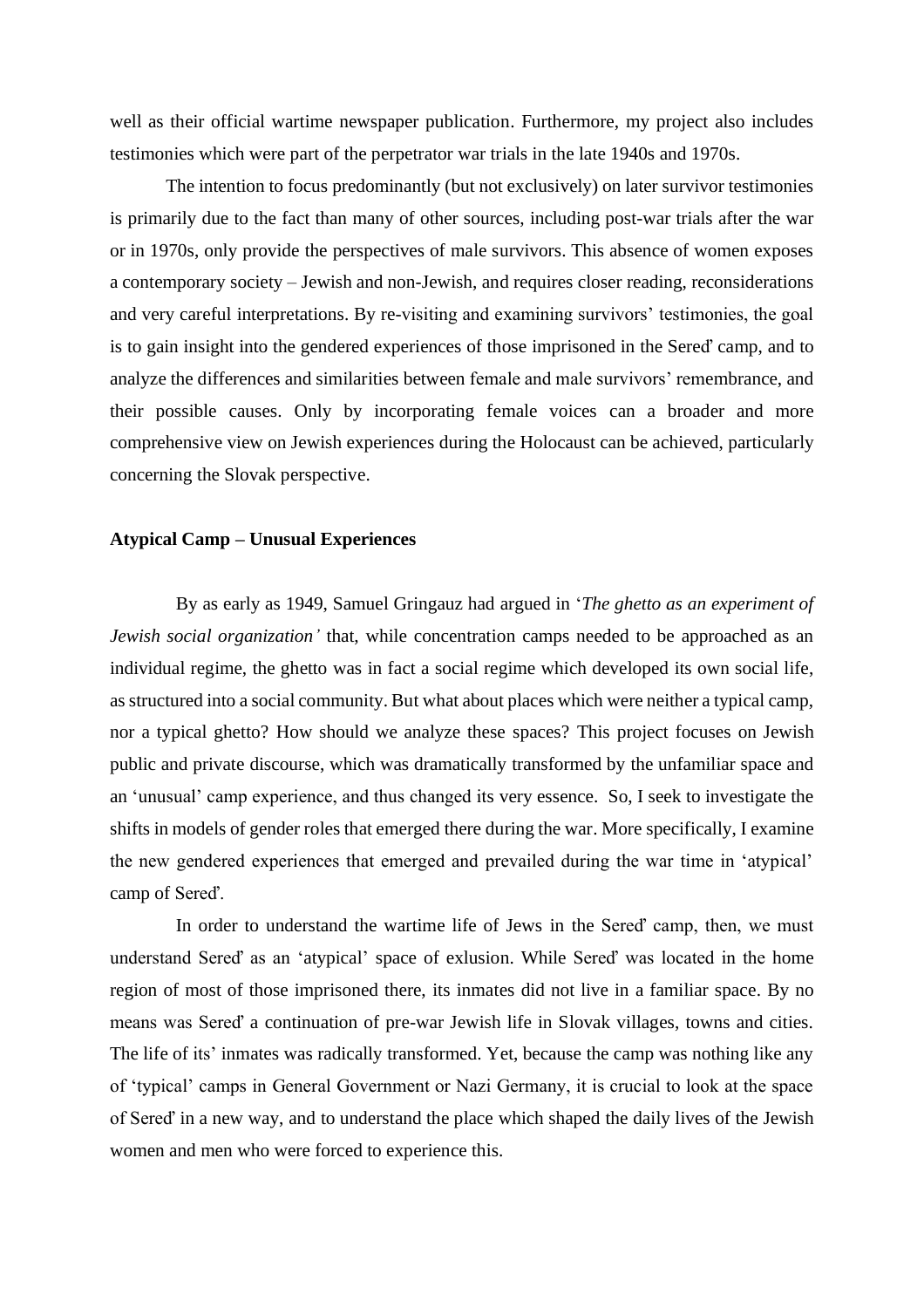As I have outlined, Sereď existed from September 1941 until end of March 1945. Its function, its purpose, and its conditions changed several times throughout this duration, yet apart from some construction works, the area of the camp remained almost intact. The Sereď camp complex was located within the boundaries of the Slovak town carrying the same name – Sereď, yet, the camp was not a part of the town. Detached from the local area, the Sereď camp was surrounded by fences, yet, not hermetically closed. Unlike most of the labor camps we are more familiar with, the inmates could keep their own civilian clothes, as well as some of their packed possessions. There was no shaving of hair. Nor were families separated. Members of one family could stay together and lived in one room. Yet, there were guards, rollcalls, punishments. And, unlike the ghettos, not many urban institutions functioned within Sereď. There were no cafés, service providers or shops available to Jews, as was the case in the Warsaw ghetto, for instance. There was only a small shop for essentials, and the Jewish hospital, which was originally located in Bratislava, and later moved to Sereď. However, in similarity to many of the Jewish ghettos, the camp had its own governing body—the Jewish council, and Jewish police. Additionally, there was a day care, kindergarten, and a school for children.

Undoubtedly, Sereď was neither a 'typical' ghetto, nor a 'typical' camp, but rather a combination of both, creating a deformed sphere that operated under prison-like conditions. Nonetheless, Sered' was a space in which its inmates, to some extent, shaped the new enforced society and gained rather 'unusual' experiences of the Holocaust.

## **Space of Temporal Safety or Borrowed Time?**

The main aim of my project is to discuss experiences of Jewish female and male inmates in Sereď, and to compare them. While attention in payed for exploring the collapse, shift or 'preservation' of pre-war gender roles, it is also necessary to establish what was so 'unusual' about the experiences and 'atypical' about the space of the camp in Sereď. My project, then, also discusses the position of smaller labor camps in the machinery of destruction of European Jewry for the Slovak Jews in particular. In my research, I intend to shed light on the marginalization of such camps in the broader memory of the Holocaust. By doing so, the project incorporates memories of former inmates – women and men - struggling to fit into generally 'accepted' narratives of the Holocaust, as we have come to understand them. This aspect of my study, which adopts a macro-historical level, investigates the history and memory of Sereď camp as an example of those omitted places of the destruction of European Jewry. However,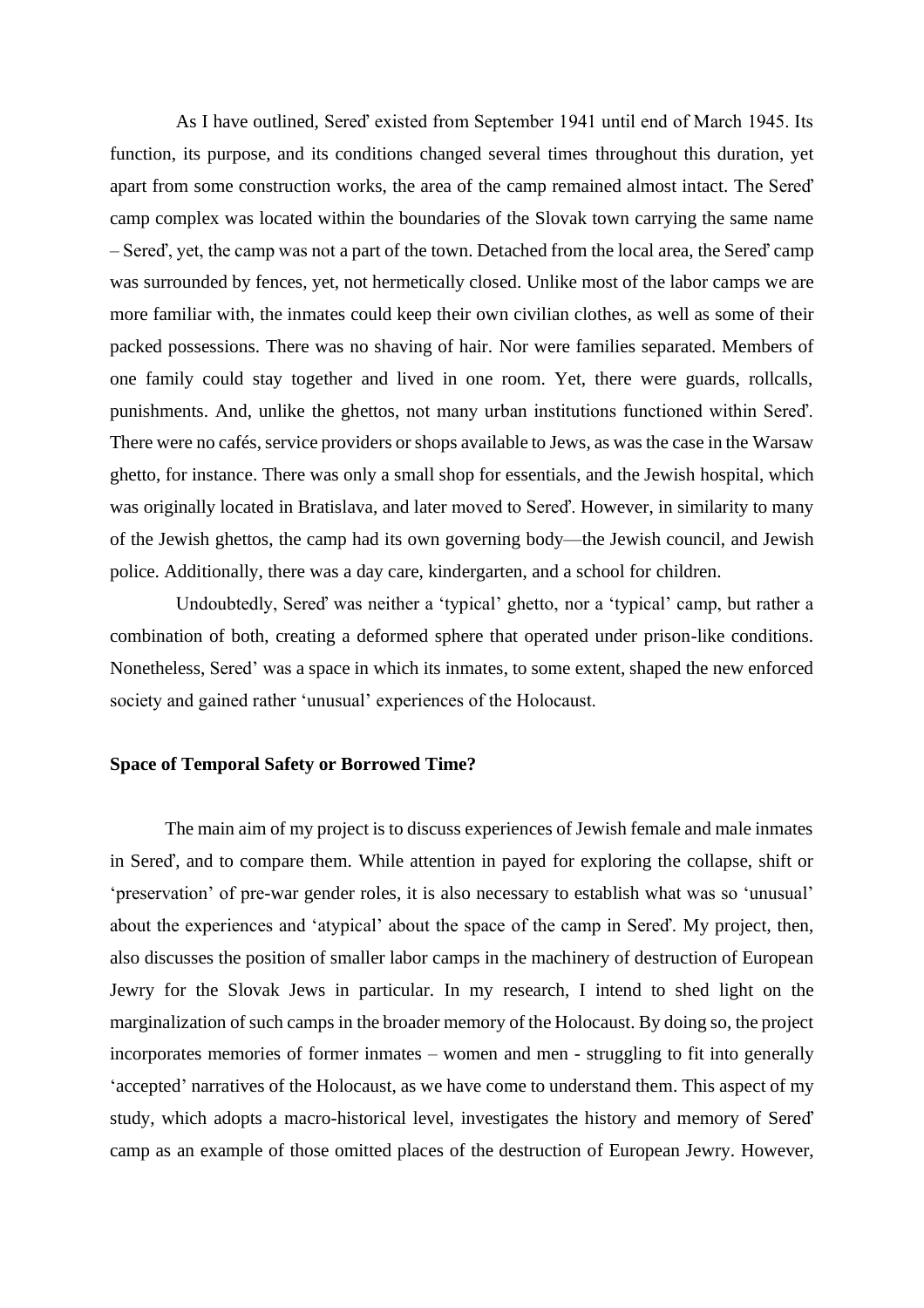this project also discusses Sereď camp as either a place for visible groups of 'privileged' inmates, or rather a camp which can be considered a 'privileged' space.

Of course, there were thousands of Jews who were held in Sereď for only a couple of days before further deportation. For these transit prisoners, Sereď did not mean any sort of privilege. Those who had limited possibilities to interact with the rest of the inmates were automatically at the bottom of the social stratification of the Sereď camp, if at all. However, Sereď also accommodated about 1,000 forced laborers. As a result, their placement in Sereď was considered by many prisoners as a chance to protect oneself and his/her family. As many survivors have pointed out – it was a 'privilege' to have a place in Sereď.

The local Jewish Council – the Jewish Centre – was engaged in establishing Sereď and other labor camps in Slovakia, with a plan to protect those placed in these camps as forced laborers by keeping them in the country. The placement of many Jews from Slovakia in Sereď (from Bratislava in particular) was, in fact, a strategy of the Jewish Centre to save at least some of its' Slovak Jews. Undeniably, the forced laborers as a group in Sereď might have been considered 'privileged' inmates. Similarly, as outlined by Christopher Browning in his book *Remembering Survival. Inside a Nazi Slave-Labor Camp* some Jews bought their way into subsequent slavery in Starachowice camp as the best alternative to deportation and death, and so Slovak Jews used a very similar strategy by gaining their access to Sereď camp. Yet, it is important to notice that this category of potentially 'privileged' inmates was not homogenous either. Among them, there were those who were considered to be at the highest position of the camp hierarchy, such as leaders of the Jewish Council; heads of different workshops; members of the Jewish police; or doctors (and their families). Those who slipped involuntarily to the lowest strata were prisoners such as single women, married women whose husbands were elsewhere for different reasons and foreigners with no previous networks within the Slovak Jewry (such as Polish Jewish refugees). Therefore, this project thus explores the problems of judgement and representation in relation to Jewish victims of the Holocaust who were able to postpone their deportations, and thus protect themselves and their families in a camp accommodating the 'privileged' prisoners. Nonetheless, in postwar testimonies, many reflected this 'privilege' only as a temporary safety or a borrowed time.

Yet, what sort of 'privilege' was an imprisonment in a forced labor camp? Eventually no inmates of Sereď, including those belonging to the group of 'privileged' ones, were protected, and all were deported further. Thus, I am focusing on those who had been placed there as forced laborers, with the perspective of Sereď not only as a labor camp, but also as a transit and concentration camp. By taking Auschwitz survivor Primo Levi's highly influential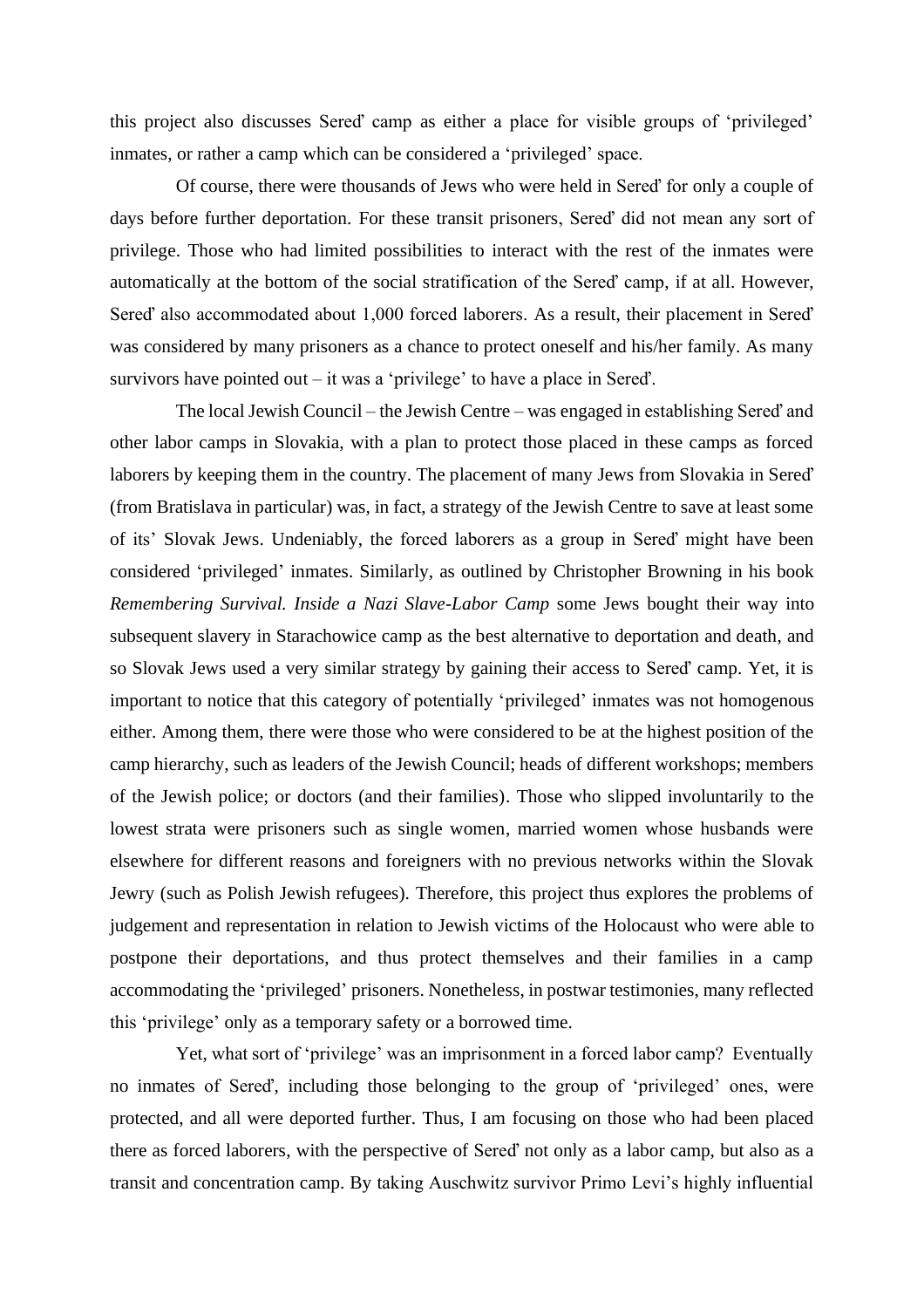essay on the 'grey zone' as a point of departure, I examine the extreme situations as confronted by the camp as a whole which, at the same time, accommodated a significant number of said 'privileged' inmates. Importantly, I am not discussing the unprecedented ethical dilemmas of individuals under Nazi persecution who faced more fatal conditions and daily death threats. Rather, I am looking at these Jewish inmates as inhabitants of a 'privileged' camp. Therefore, the project frames experiences of Jewish women and men by understanding Sereď as a 'privileged' space, a space with the 'privilege' of temporal protection.

#### **Pre-war gender roles: Shifts - Total Collapse - Preservation**

The micro-historical approach of this project, and consideration of Primo Levi's thesis on the 'grey zone' leads to the main goal of my project, aiming towards a detailed gender analysis of Holocaust experiences. Both male and female experiences of former inmates of Sereď camp will be compared, whilst paying attention to the impact of gender identities on survivors' ways of remembering and narrating their testimony. To understand the experiences of Jewish women and men in Sereď, the pre-war gender roles require academic attention. Thus, an investigation of a potential collapse, shift or preservation of pre-war gender roles in the space of the Sereď camp during the Holocaust can be achieved.

According to the census of 1921, the Jewish minority of the newly established Czechoslovak republic was comprised of 354,342 individuals. Each part of Czechoslovakia had its own diverse Jewish communities, with different background and conditions to develop. In general, there were three separate and quite different Jewish communities in Czechoslovakia – the ones of the Czech lands, Jews in Subcarpathian Rus, and Slovakian Jewry. The percentage of the Jewish population in different parts of the country also adds to this differentiation. As one of the most prominent scholars of East Central European Jewry, Ezra Mendelsohn, rightly stated: the Czech Jewry was the best example in East Central Europe of a West European-type Jewish community. The Subcarpathian was a typical East European type Jewry, and the third – the Slovak Jewry - was something of an intermediary case. Additionally, Jewish religious affiliation in Slovakia was divided into three branches – Orthodox, Neolog, and Status Quo Ante, which were adapted in the successor states which had been part of Kingdom of Hungary before 1918. These realities of the Slovak Jewish community continued to exist in the wartime Slovak republic, and are important for understanding the Jewish family life, and role of women and men in Slovak labor camps.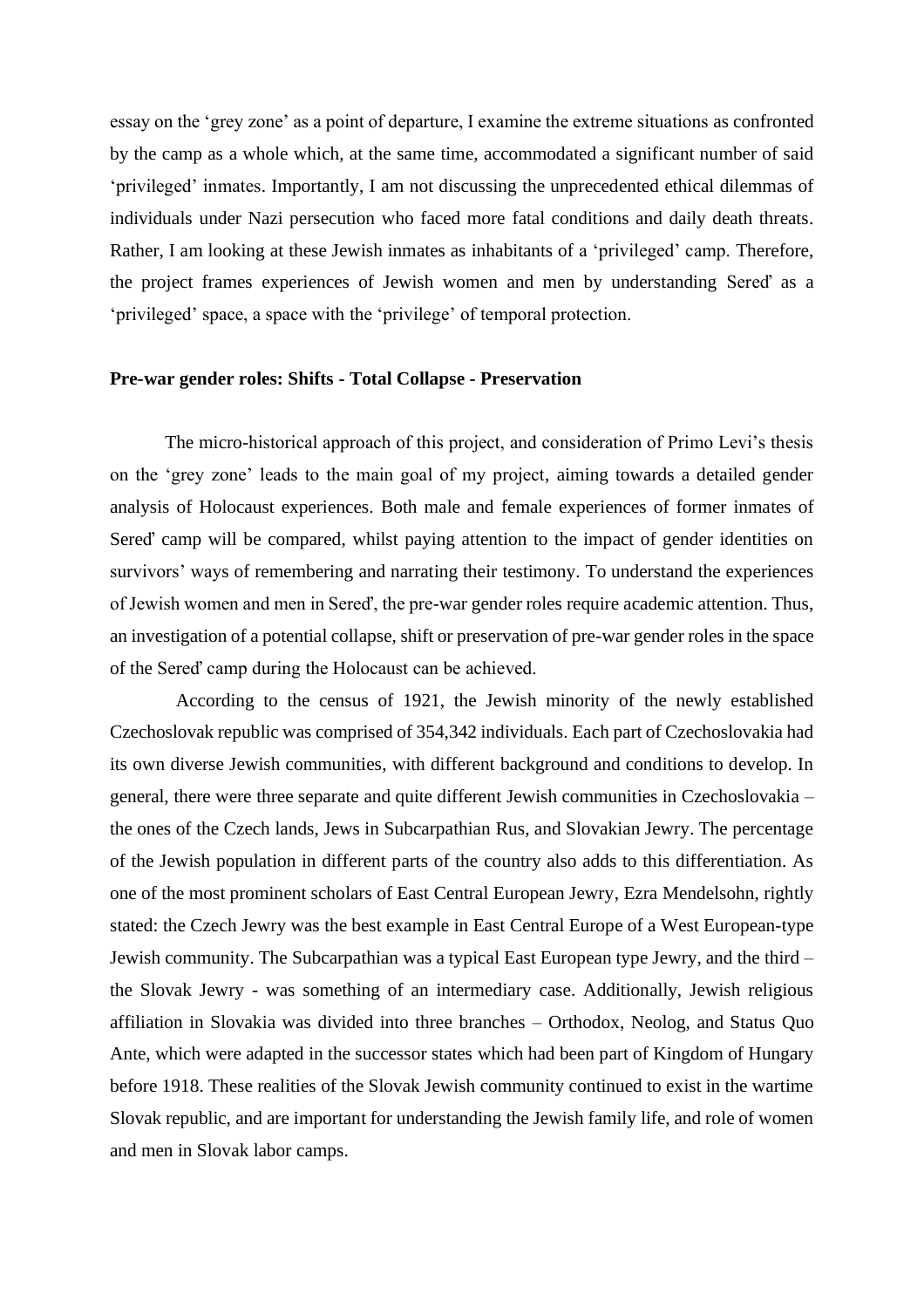In traditional Jewish families, the status of women and men remained 'preserved' in relation to what was socially accepted and desired in Czechoslovak society throughout the 1930s. While we clearly see some differences between women – mothers in orthodox, reform religious, assimilated, or atheist families – aside from some minor examples, it was the woman who was expected to engage in marriage and motherhood. It was the woman who was also supposed to sacrifice any of her ambitions for her family, while a main task of the man is represented by a role of a breadwinner in all senses—both the provider for and protector of a family. Yet, more and more Jewish women, especially the ones from younger generations, turned their interest and attention towards higher education, and pursuing success in professional career.

This project retains its focus on women and men who were raised in various family settings. I investigate the cases of women and men with consideration of their religion (from strictly observant to non-observant, and converts), and pre-war social background (from the lowest class of peasants, and factory workers to middle and upper middle class). I also consider if one arrived to Sereď alone, or with parents, or together with a life partner and children, or if separated from their love ones, as well as entering the camp together with friends as a group. In doing so, we can follow either the total disruption of their private lives, or if there was some continuation of pre-war networks.

I also illustrate the experiences of women and men as depicted in their own narrative, or by their fellow inmates. Additionally, I attempt to analyze the roles of women and men who did not share their stories in the postwar period, either because they were killed in the Holocaust, or who's experiences were simply not recorded. I am interested how these people perceived and remembered their own experiences, as well as the shared ones. Predominantly, I concentrate on defining some particularities of the experiences of women and men during their time of internment in Sereď. Subjects of analysis are aspects from both the public sphere, f.e. positions in the camp and occupation, as well as private life which involves relationships, circumstances in families, motherhood vs. fatherhood, or sexuality, etc. Not only am I interested in their age, social status before the war, religious affiliation, political and ideological interests and involvements, etc. but also how these impacted their camp life and survival strategies as Sereď inmates. By doing so, I seek to emphasize the collapse, shift or preservation of pre-war gender roles of these Jewish women and men, and what impact on such changes of gender roles had the settings and conditions in Sereď.

Moreover, the main body of the project examines how similarly or differently Jewish women and men, who lived together and experienced similar lives in the camp in Sereď,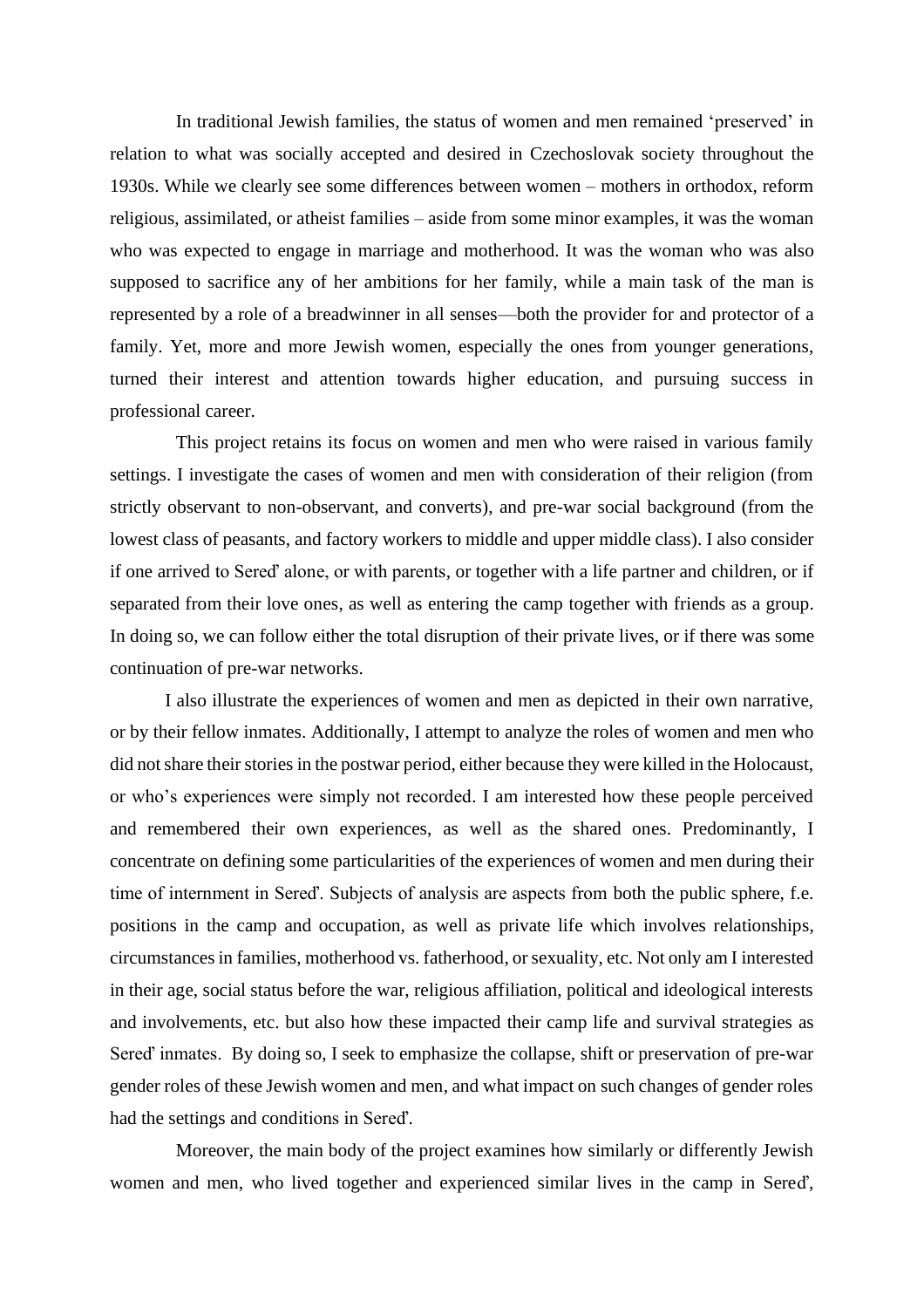perceived various events and daily living conditions. It will explore the behavioral patterns, social interactions, networks between inmates and camp guards, and among inmates themselves, and emphasize the agency of the inmates in the camp through comparative gender analysis. To do so, it addresses the need for challenging the male narratives with those of former female inmates, whose voices have thus far been neglected and marginalized. This project, seeks to present a gender-related experience in the newly established society within the camp system.

#### **Conclusion**

Thanks to the work of important, emerging feminist historians, the initial state of Holocaust research and its' male-dominated canon of testimonies and literature has shifted, and, has now redefined the significance of research focusing on women's experiences. Such works have also stressed the ultimate position of patriarchal views on genocide more broadly. Thus, a close reading of post-war eyewitness testimonies of both women and men is fundamental in addressing crucial questions which cannot be answered by any other means. In this project, I demonstrate that an in-depth textual analysis of eyewitness testimonies allows us to reconstruct various categories of Holocaust survivors' experiences and the ways in which they coped with the new social realities in Sereď camp. Camps such as Sereď represented societies within extreme, but still relatively endurable life conditions. Consequently, this project offers a microhistorical contribution to an important body of work on female and male experience during the Holocaust. Through investigating Holocaust survivors' testimonies, the life experiences of the women and men in Sereď camp can be understood better. By considering aspects of public and private life, this project can also offer some experiences of those women and men within the prisoner society of Sereď camp who did not record their testimonies. Thus, by looking at Holocaust survivors' testimonies with a focus on their perception of life and threat of death in Sereď, the project examines depictions of women and men in an 'atypical' camp in the context of the Holocaust, where many pre-war rules of gender behavior were bent, but many nevertheless remained intact.

The first section of the project describes smaller and rather 'atypical' camps, and how this shaped inmates' experiences. The project's goal is thus to re-think the views of scholarship on camps such as Sereď, which was neither a 'typical' camp, nor a 'typical' ghetto. The reconsideration of the role of various camps in the genocide of European Jewry of the project, leads to analysis of 'unusual' experiences of women and men imprisoned in a camp which was